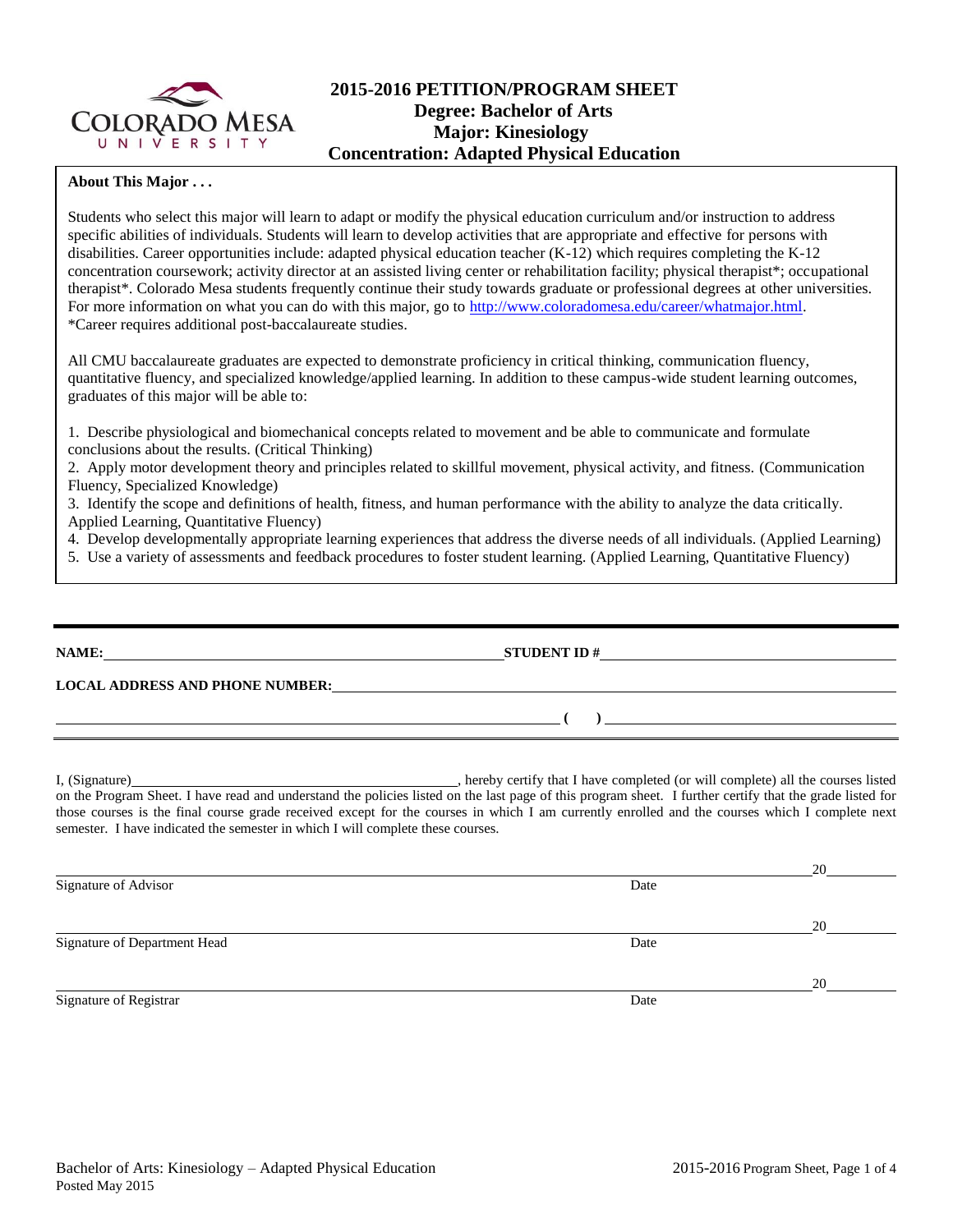#### **DEGREE REQUIREMENTS:**

- 120 semester hours total (Students must complete a minimum of 30 of the last 60 hours of credit at CMU, with at least 15 semester hours in major discipline courses numbered 300 or higher).
- 40 upper division credits (A minimum of 15 taken at the 300-400 course levels within the major at CMU).
- 2.00 cumulative GPA or higher in all CMU coursework
- Pre-collegiate courses (usually numbered below 100) cannot be used for graduation.
- When filling out the program sheet a course can be used only once.
- A student must follow the CMU graduation requirements either from 1) the program sheet for the major in effect at the time the student officially declares a major; or 2) a program sheet for the major approved for a year subsequent to the year during which the student officially declares the major and is approved for the student by the department head. Because a program may have requirements specific to the degree, the student should check with the faculty advisor for additional criteria. It is the student's responsibility to be aware of, and follow, all requirements for the degree being pursued. Any exceptions or substitutions must be approved by the student's faculty advisor and Department Head.
- Essential Learning Capstone should be completed between 45 and 75 hours.
- See the "Undergraduate Graduation Requirements" in the catalog for additional graduation information.

**ESSENTIAL LEARNING REQUIREMENTS** (31 semester hours) See the current catalog for a list of courses that fulfill the requirements below. If a course is an Essential Learning option and a requirement for your major, you must use it to fulfill the major requirement and make a different selection for the Essential Learning requirement.

| Course No Title                                                                                                                                                                                                         | Sem.hrs Grade Term/Trns |
|-------------------------------------------------------------------------------------------------------------------------------------------------------------------------------------------------------------------------|-------------------------|
| <b>English</b> (6 semester hours, must receive a grade of "C" or better and<br>must be completed by the time the student has 60 semester hours.)<br><b>ENGL 111 English Composition</b><br>ENGL 112 English Composition |                         |
| <b>Math MATH 110 or higher</b> (3 semester hours, must receive a grade of<br>"C" or better, must be completed by the time the student has 60 semester<br>hours.)<br>MATH 1                                              |                         |
| <b>Humanities</b> (3 semester hours)                                                                                                                                                                                    |                         |

\_\_\_\_\_\_ \_\_\_\_ \_\_\_\_\_\_\_\_\_\_\_\_\_\_\_\_\_\_\_\_\_\_\_\_ \_\_\_\_ \_\_\_\_\_ \_\_\_\_\_\_\_\_

\_\_\_\_\_\_ \_\_\_\_ \_\_\_\_\_\_\_\_\_\_\_\_\_\_\_\_\_\_\_\_\_\_\_\_ \_\_\_\_ \_\_\_\_\_ \_\_\_\_\_\_\_\_ \_\_\_\_\_\_ \_\_\_\_ \_\_\_\_\_\_\_\_\_\_\_\_\_\_\_\_\_\_\_\_\_\_\_\_ \_\_\_\_ \_\_\_\_\_ \_\_\_\_\_\_\_\_

\_\_\_\_\_\_ \_\_\_\_ \_\_\_\_\_\_\_\_\_\_\_\_\_\_\_\_\_\_\_\_\_\_\_\_ \_\_\_\_ \_\_\_\_\_ \_\_\_\_\_\_\_\_

**Social and Behavioral Sciences** (6 semester hours) (Suggested – PSYC 150 –General Psychology)

**Natural Sciences** (7 semester hours, one course must include a lab)

\_\_\_\_\_\_ \_\_\_\_ \_\_\_\_\_\_\_\_\_\_\_\_\_\_\_\_\_\_\_\_\_\_\_\_ \_\_\_\_ \_\_\_\_\_ \_\_\_\_\_\_\_\_ \_\_\_\_\_\_ \_\_\_L \_\_\_\_\_\_\_\_\_\_\_\_\_\_\_\_\_\_\_\_\_\_\_\_ \_\_\_\_ \_\_\_\_\_ \_\_\_\_\_\_\_\_

**History** (3 semester hours)  $HIST \quad \_\_\_\_\_\_\_$ 

**Fine Arts** (3 semester hours) \_\_\_\_\_\_ \_\_\_\_ \_\_\_\_\_\_\_\_\_\_\_\_\_\_\_\_\_\_\_\_\_\_\_\_ \_\_\_\_ \_\_\_\_\_ \_\_\_\_\_\_\_\_

Course No Title Sem.hrs Grade Term/Trns

#### **WELLNESS REQUIREMENT** (3 semester hours)

|                        | <u>WELENESS REQUIREMENT</u> (3 SUINSIN HOURS)                                                                           |   |                                           |
|------------------------|-------------------------------------------------------------------------------------------------------------------------|---|-------------------------------------------|
|                        | KINE 100 Health and Wellness                                                                                            | 1 |                                           |
|                        |                                                                                                                         | 1 |                                           |
|                        |                                                                                                                         | 1 |                                           |
|                        | <b>ESSENTIAL LEARNING CAPSTONE</b> (4 semester hours)                                                                   |   |                                           |
|                        | <b>ESSL 290</b> Maverick Milestone                                                                                      |   |                                           |
|                        | (see English $&$ math pre-reqs) 3                                                                                       |   |                                           |
| <b>ESSL 200</b>        | Essential Speech (co-requisite) 1                                                                                       |   | <u> 1980 - John Harrison, mars et al.</u> |
|                        | <b>FOUNDATION COURSES</b> (7-10 semester hours)                                                                         |   |                                           |
| <b>BIOL 209</b>        | Human Anatomy and                                                                                                       |   |                                           |
|                        | Physiology                                                                                                              | 3 |                                           |
| BIOL 209L              | Human Anatomy and                                                                                                       |   |                                           |
|                        | Physiology Lab                                                                                                          | 1 |                                           |
| <b>KINE 234</b>        | Prevention and Care of                                                                                                  |   |                                           |
|                        | Athletic Injuries                                                                                                       | 3 |                                           |
| following:<br>card.)   | Student must have current First Aid/CPR or take one of the<br>Current CPR Card? Yes / No (If yes, provide a copy of the |   |                                           |
|                        | Or take one of the following:                                                                                           |   |                                           |
|                        | <b>KINE 265 or KINE 250</b>                                                                                             |   |                                           |
| $KINE$ <sub>____</sub> |                                                                                                                         | 3 |                                           |
|                        | the contract of the contract of the contract of the contract of the contract of                                         |   |                                           |
|                        | KINESIOLOGY MAJOR - ADAPTED PHYSICAL EDUCATION                                                                          |   |                                           |
|                        | <b>CONCENTRATION REQUIREMENTS</b>                                                                                       |   |                                           |
| (53 semester hours)    |                                                                                                                         |   |                                           |
|                        |                                                                                                                         |   |                                           |
|                        | <b>Required Core Courses</b> (17 semester hours)                                                                        |   |                                           |
| <b>KINE 200</b>        | History & Philosophy of Sport                                                                                           |   |                                           |

| <b>KINE 200</b> | History & Philosophy of Sport    |   |  |
|-----------------|----------------------------------|---|--|
|                 | & Physical Education             |   |  |
| <b>KINE 213</b> | Applications of Physical Fitness |   |  |
|                 | & Exercise Prescription          |   |  |
| <b>KINE 303</b> | <b>Exercise Physiology</b>       | 3 |  |
| KINE 303L       | <b>Exercise Physiology Lab</b>   |   |  |
| <b>KINE 309</b> | <b>Anatomical Kinesiology</b>    | 3 |  |
| <b>KINE 401</b> | Org/Ad/Legal Considerations      |   |  |
|                 | of PE and Sports                 | ٦ |  |
| <b>KINE 494</b> | Senior Seminar (Capstone)        |   |  |
|                 |                                  |   |  |

**Required Concentration Courses** (36 semester hours)

| PSYC 340        | Abnormal Psychology                |   |  |
|-----------------|------------------------------------|---|--|
| <b>KINE 211</b> | Methods of Lifetime, Individual    |   |  |
|                 | & Dual Activities                  |   |  |
| <b>KINE 251</b> | Water Safety Instructor            |   |  |
| <b>KINE 301</b> | Health and Fitness Assessment 3    |   |  |
| <b>KINE 360</b> | Motor Learning                     |   |  |
| <b>KINE 410</b> | <b>Rehabilitative Exercises</b>    | 3 |  |
| <b>KINE 415</b> | Physical Activity & Aging          | 3 |  |
| <b>KINE 480</b> | <b>Inclusive Physical Activity</b> | 3 |  |
| <b>KINE 499</b> | Internship                         | 6 |  |
|                 |                                    |   |  |

**Two courses selected from FLSL 111, FLSL 112, KINE 333 PSYC 233, PSYC 310, PSYC 330, PSYC 350** \_\_\_\_\_\_\_\_ \_\_\_\_\_\_\_\_\_\_\_\_\_\_\_\_\_\_\_\_\_\_\_\_ 3 \_\_\_\_\_ \_\_\_\_\_\_\_\_

\_\_\_\_\_\_\_\_ \_\_\_\_\_\_\_\_\_\_\_\_\_\_\_\_\_\_\_\_\_\_\_\_ 3 \_\_\_\_\_ \_\_\_\_\_\_\_\_

Bachelor of Arts: Kinesiology – Adapted Physical Education 2015-2016 Program Sheet, Page 2 of 4 Posted April 2015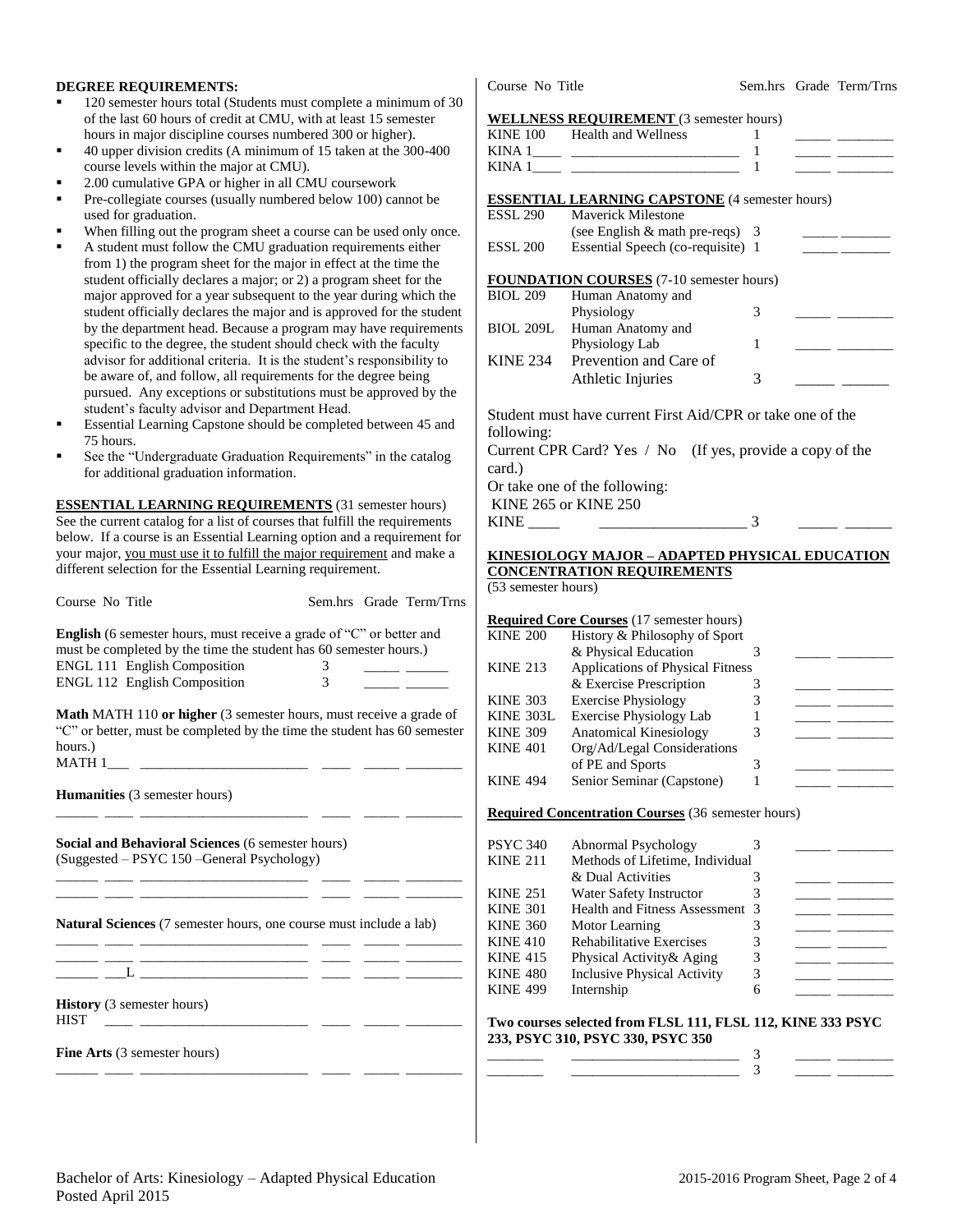Course No Title Sem.hrsGrade Term/Trns

**Electives** (All college level courses appearing on your final transcript, **not listed above** that will bring your total hours to 120 hours.) 19-22 hours. Depending on the courses taken to satisfy the concentration requirement - Up to 5 hours of upper division electives may be required.

|        | - -    |  |
|--------|--------|--|
|        |        |  |
|        |        |  |
| ______ | ______ |  |
|        |        |  |
|        |        |  |
|        |        |  |
|        |        |  |
|        |        |  |
|        |        |  |